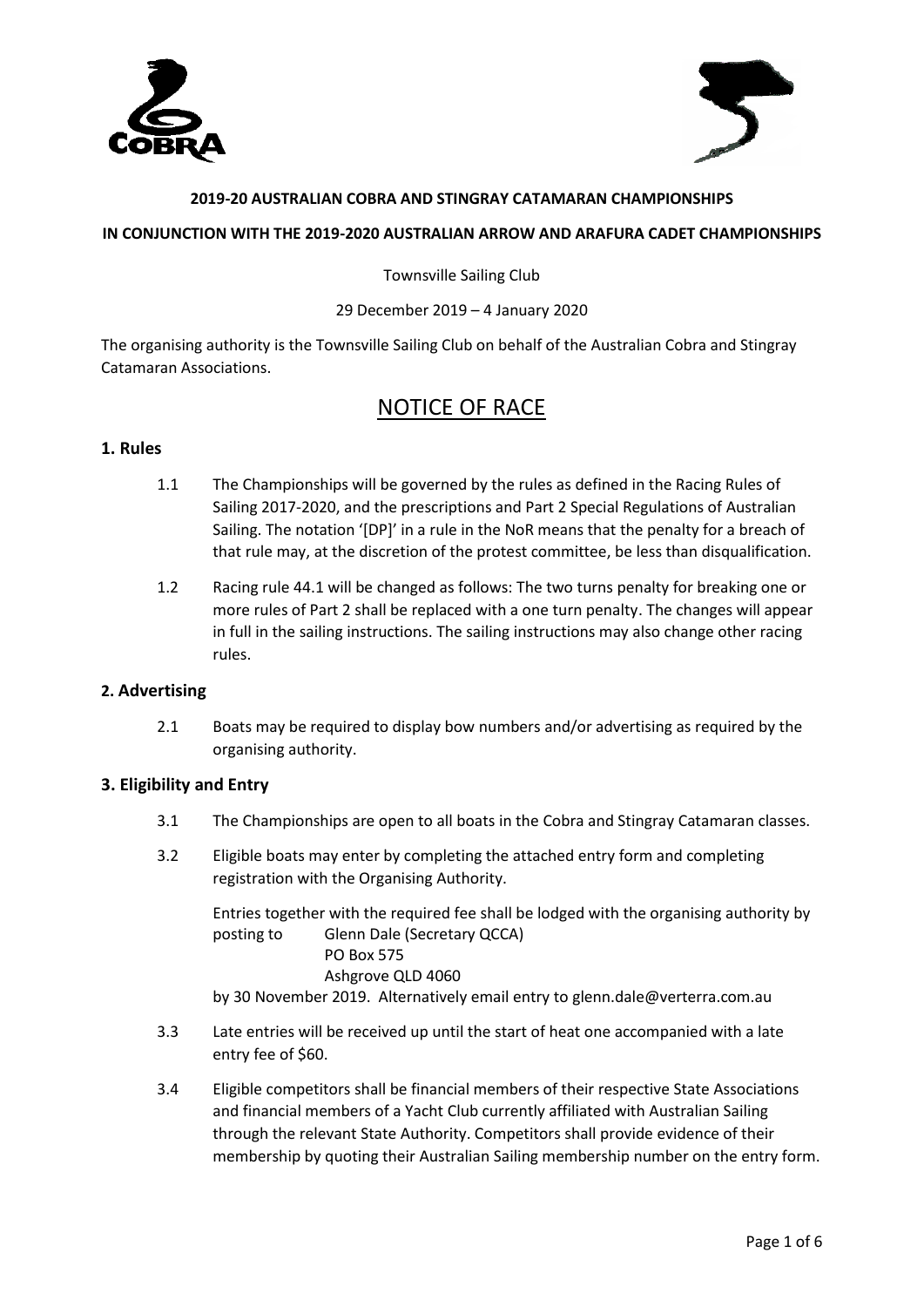

# **4. Fees**

4.1 Required fees: \$360

# **5. Schedule**

- 5.1 Registration: Sunday 29 December 2019 From 10:00 hrs to 12:00 hrs
- 5.2 Measurement and inspection: Sunday 29 December 2019 From 09:00 hrs to 12:00 hrs
- 5.3 Competitors Briefing Sunday 29 December 2019 12:00 hrs
- 5.4 Dates of racing

| Race           | Date                                                          | <b>Time of Warning signal</b><br>(hours) |
|----------------|---------------------------------------------------------------|------------------------------------------|
| Invitation     | Sunday, 29 December 2019                                      | 14:00                                    |
| 1              | Monday, 30 December 2019                                      | 13:00                                    |
| $\mathfrak{p}$ | Monday, 30 December 2019<br>As soon as practical after Race 1 |                                          |
| 3              | Tuesday, 31 December 2019                                     | 1300                                     |
| 4              | Tuesday, 31 December 2019                                     | As soon as practical after Race 3        |
|                | Wednesday, 1 January 2020                                     | Lay Day                                  |
| 5              | Thursday, 2 January 2020                                      | 13:00                                    |
| 6              | Thursday, 2 January 2020                                      | As soon as practical after Race 5        |
| 7              | Friday, 3 January 2020                                        | 10:00                                    |
| 8              | Friday, 3 January 2020                                        | 1300                                     |
| 9              | Friday, 3 January 2020                                        | As soon as practical after Race 8        |
| 10             | Saturday, 4 January 2020                                      | 13:00                                    |

**Notes:** Times given are for the first class to start, classes may be started in any order. The Warning Signal for the succeeding classes shall be made at the starting signal of the previous class.

Resails if required will be notified on the official notice board no later than 1800 the night before the resail.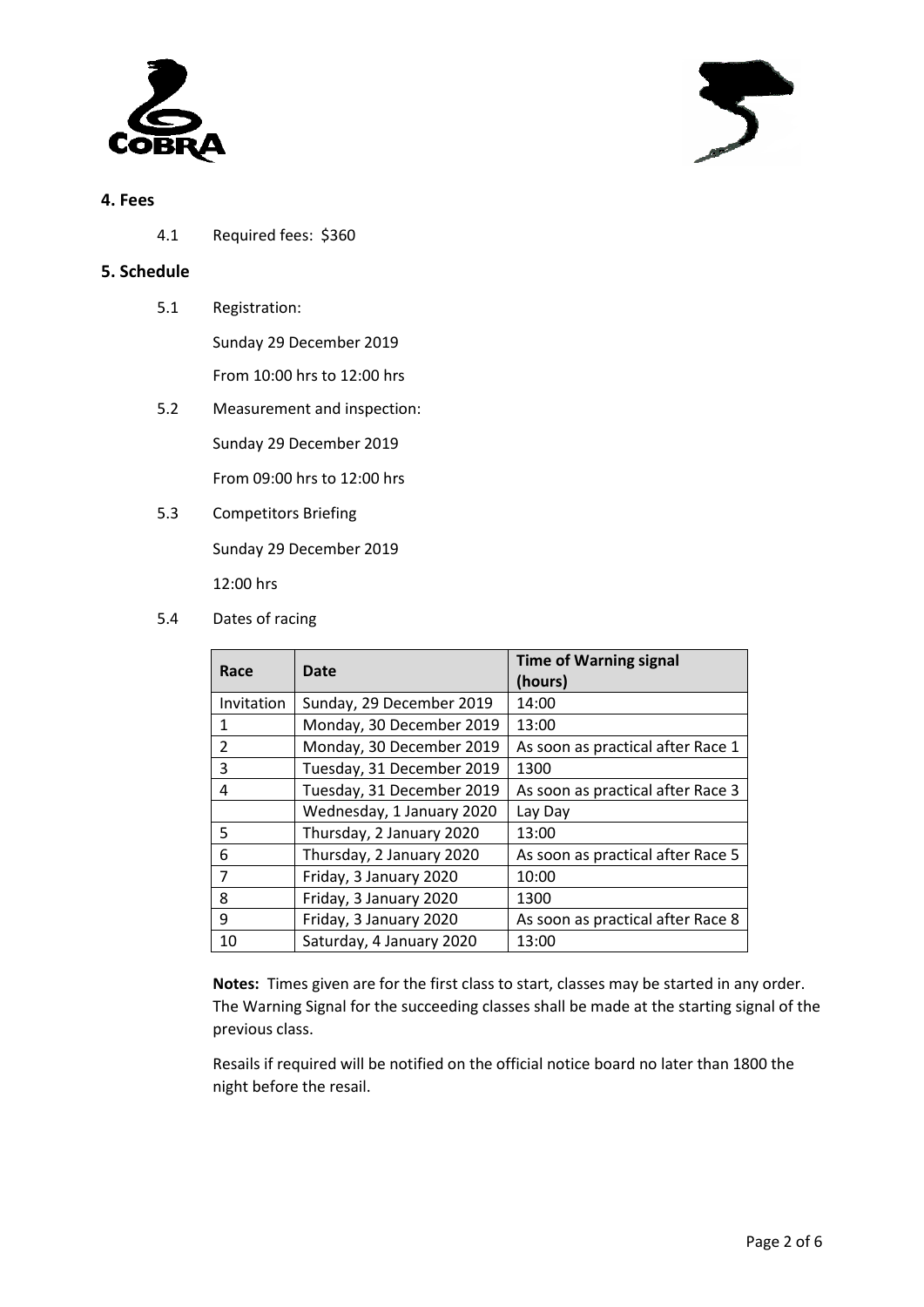



#### **6. Measurements**

Each boat shall produce a valid measurement certificate at registration and in addition all sails may be measured by the national measurer or his delegate within the time allowed for measurement or at a mutually agreed time.

## **7. Sailing Instructions**

Sailing instructions will be available after 10:00 hrs on 29 December from the registration desk at the Townsville Sailing Club.

#### **8. Venue**

The venue is the Townsville Sailing Club North Queensland. The racing area will be in the waters of Cleveland Bay as shown approximately in Diagram A.

#### **9. Courses**

Courses to be sailed will be triangles / windward returns - or - windward leeward courses as described in the Sailing Instructions.

#### **10. Scoring:**

- 10.1 The Low Point Scoring System, Appendix A.4.1 will apply.
- 10.2 Five races are required to be completed to constitute a series.
- 10.3 When fewer than six races have been completed, a boat's series score will be the total of her race scores.
- 10.4 When six or seven races have been completed, a boat's series score will be the total of her race scores excluding her worst score.
- 10.5 When eight or more races have been completed, a boat's series score will be the total of her race scores excluding her worst two scores.

# **11. Radio Communication**

A boat shall neither make radio transmissions while racing nor receive radio communications not available to all boats.

This restriction also applies to mobile phones.

#### **12. Prizes**

Prizes: will be given as follows: outright placing's, handicap, and special categories. Perpetual trophies will be provided to the major winners.

#### *Cobra - Prizes will be given as follows:*

- 1st, 2nd & 3rd Places to Line Honours skipper & crew
- 1st, 2nd & 3rd Places to Handicap skipper & crew (Line Honours trophy winners not eligible for Handicap trophies)
- 1st Place to Junior skipper (under 21 years at 1/12/18)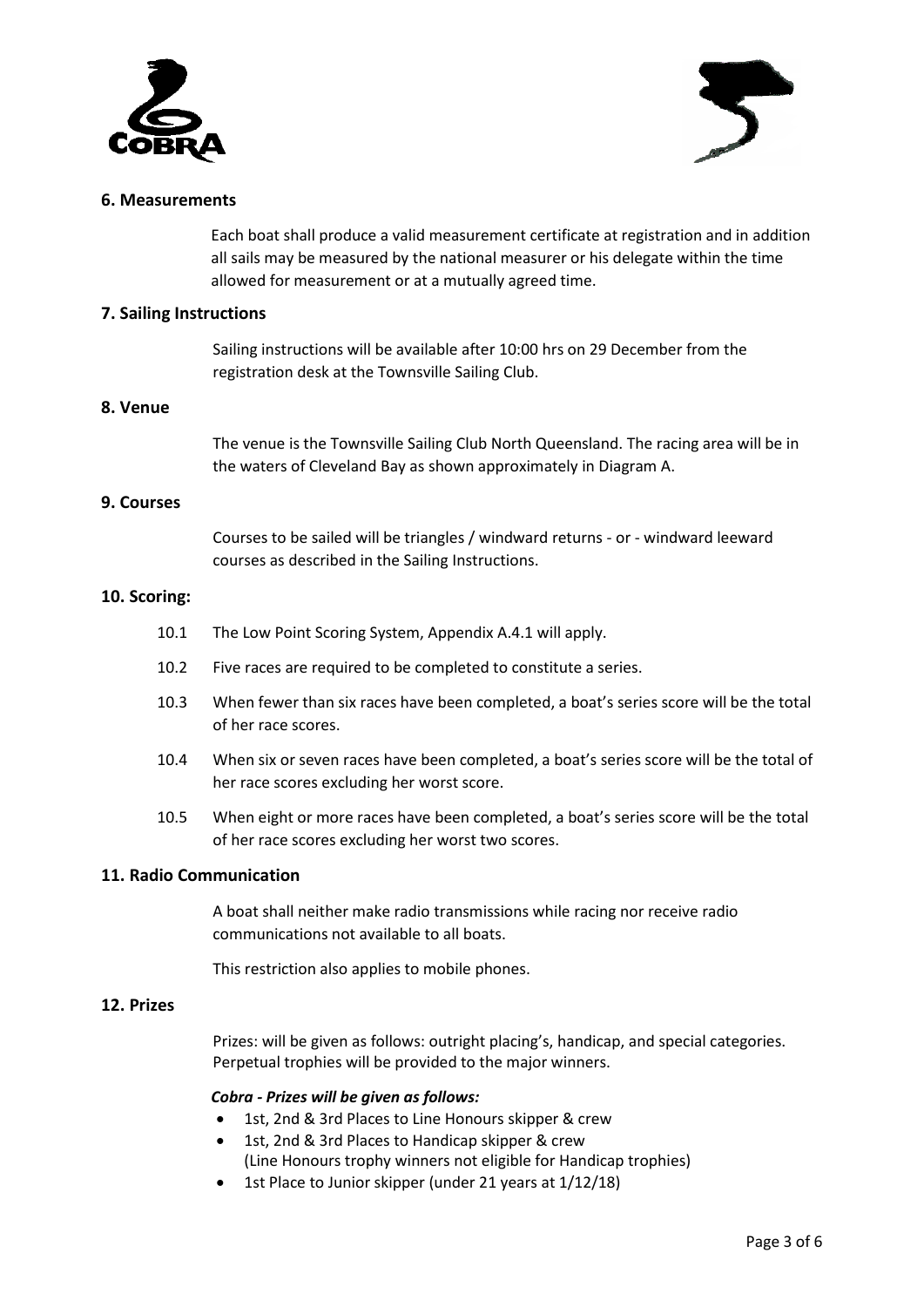



- 1st Place to Veteran skipper (over 40 years at 1/12/18)
- 1st Place to Masters skipper (over 50 years at 1/12/18)
- 1st Place to Female skipper
- Team Trophy: (Teams to be nominated prior to Heat 1, comprising 3 skippers who are financial members of the same yacht club).

#### *Stingray:*

• Prizes (to be confirmed by Stingray Association):

#### *Other:*

Other prizes may be awarded by the Organizing Authority

## **13. Disclaimer of Liability**

Competitors participate in the regatta entirely at their own risk. See RRS 4, Decision to Race. The organizing authority will not accept any liability for material damage or personal injury or death sustained in conjunction with or prior to, during, or after the regatta.

#### **14. Insurance**

Each participating boat shall be insured with valid third-party liability insurance with a minimum cover of \$5,000,000 per incident or the equivalent.

#### **15. Further Information**

The Secretary Qld Cobra Catamaran Association PO Box 575 Ashgrove QLD 4060

| Cobras:    | Glenn Dale | 0427 33 1111 | Email: glenn.dale@verterra.com.au |
|------------|------------|--------------|-----------------------------------|
| Stingrays: | Rex Gibbs  | 0407 181 901 | Email: rexgibbs@factorutb.com.au  |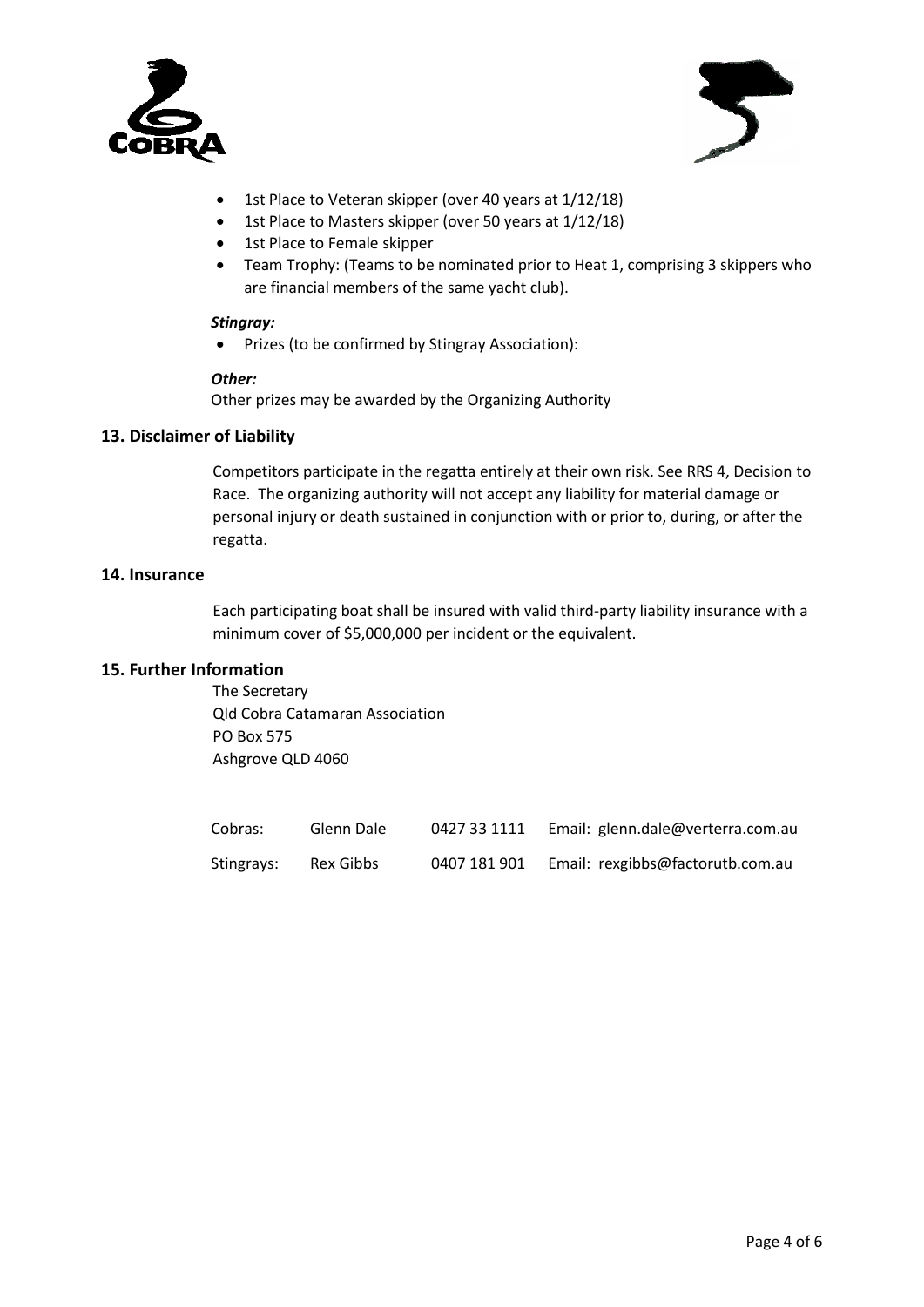#### **AUSTRALIAN COBRA AND STINGRAY CATAMARAN AUSTRALIAN CHAMPIONSHIPS**

| Entry Fee Enclosed:                                                                                                                                                                                                                                                                                     |      |                  |              |               |
|---------------------------------------------------------------------------------------------------------------------------------------------------------------------------------------------------------------------------------------------------------------------------------------------------------|------|------------------|--------------|---------------|
| Cobra/Stingray \$360.00 if paid by 30 November 2019; \$420.00 after 30 November 2019.                                                                                                                                                                                                                   |      |                  |              |               |
| Entry fee includes: Race fees; Welcome function and Presentation function for skipper and crew; Two official T shirts.                                                                                                                                                                                  |      |                  |              |               |
|                                                                                                                                                                                                                                                                                                         |      |                  |              | $\frac{1}{2}$ |
|                                                                                                                                                                                                                                                                                                         |      |                  |              | $\frac{1}{2}$ |
|                                                                                                                                                                                                                                                                                                         |      |                  | <b>TOTAL</b> | $\mathsf{S}$  |
| T shirt sizes (included in nomination)                                                                                                                                                                                                                                                                  |      | Skipper S M L XL |              |               |
|                                                                                                                                                                                                                                                                                                         | Crew | S M L XL         |              |               |
| Please make all cheques or money orders payable to: QCCA (Queensland Cobra Catamaran Association).<br>Return completed and signed form to: Race Secretary, QCCA, PO Box 575, Ashgrove Qld 4060.<br>Also please include a copy of your current insurance certificate and Yachting Australia Silver Card. |      |                  |              |               |

#### *Entry Declaration:*

I AGREE TO BE BOUND by the Racing Rules of the ISAF and all other rules that govern the Event, with which I will make myself clear. I acknowledge that Rule 4 – Decision to Race, places me solely responsible for deciding whether or not to start or to continue to race. I further acknowledge and agree that in consideration of the Notice of Race clause 13 'Disclaimer of Liability', that subject to my entry into this Event being accepted (without any obligation on your part to accept it), my participation is at my own risk. I am wholly and solely responsible for the seaworthiness, sufficiency and adequacy of my yacht and its equipment, and any decision to sail in any race or in the regatta waters between races shall be my own. I hereby indemnify and hold blameless Townsville Yacht Club, their members, officers or agents, the Queensland Cobra Catamaran Association, their members, officers or agents from all claims, costs and demands whatsoever and howsoever arising from the acceptance of this entry and the participation of myself and my crew whether it be for personal injury or damage to boat and equipment and whether during rescue operations or otherwise.

| Signed Skipper:                                                                                                                                                                                                                |                                                                                                                                                                                                                                |  |  |  |
|--------------------------------------------------------------------------------------------------------------------------------------------------------------------------------------------------------------------------------|--------------------------------------------------------------------------------------------------------------------------------------------------------------------------------------------------------------------------------|--|--|--|
|                                                                                                                                                                                                                                | Date: <u>____________</u>                                                                                                                                                                                                      |  |  |  |
|                                                                                                                                                                                                                                |                                                                                                                                                                                                                                |  |  |  |
| Signed Crew: the contract of the contract of the contract of the contract of the contract of the contract of the contract of the contract of the contract of the contract of the contract of the contract of the contract of t | Date: the contract of the contract of the contract of the contract of the contract of the contract of the contract of the contract of the contract of the contract of the contract of the contract of the contract of the cont |  |  |  |
|                                                                                                                                                                                                                                |                                                                                                                                                                                                                                |  |  |  |
| <b>Bank account details for direct debit:</b>                                                                                                                                                                                  |                                                                                                                                                                                                                                |  |  |  |
| <b>Account name: Queensland Cobra Catamaran Association</b>                                                                                                                                                                    |                                                                                                                                                                                                                                |  |  |  |

*BSB: 064 421 Account number: 0091 1417*

Please include your name as reference.